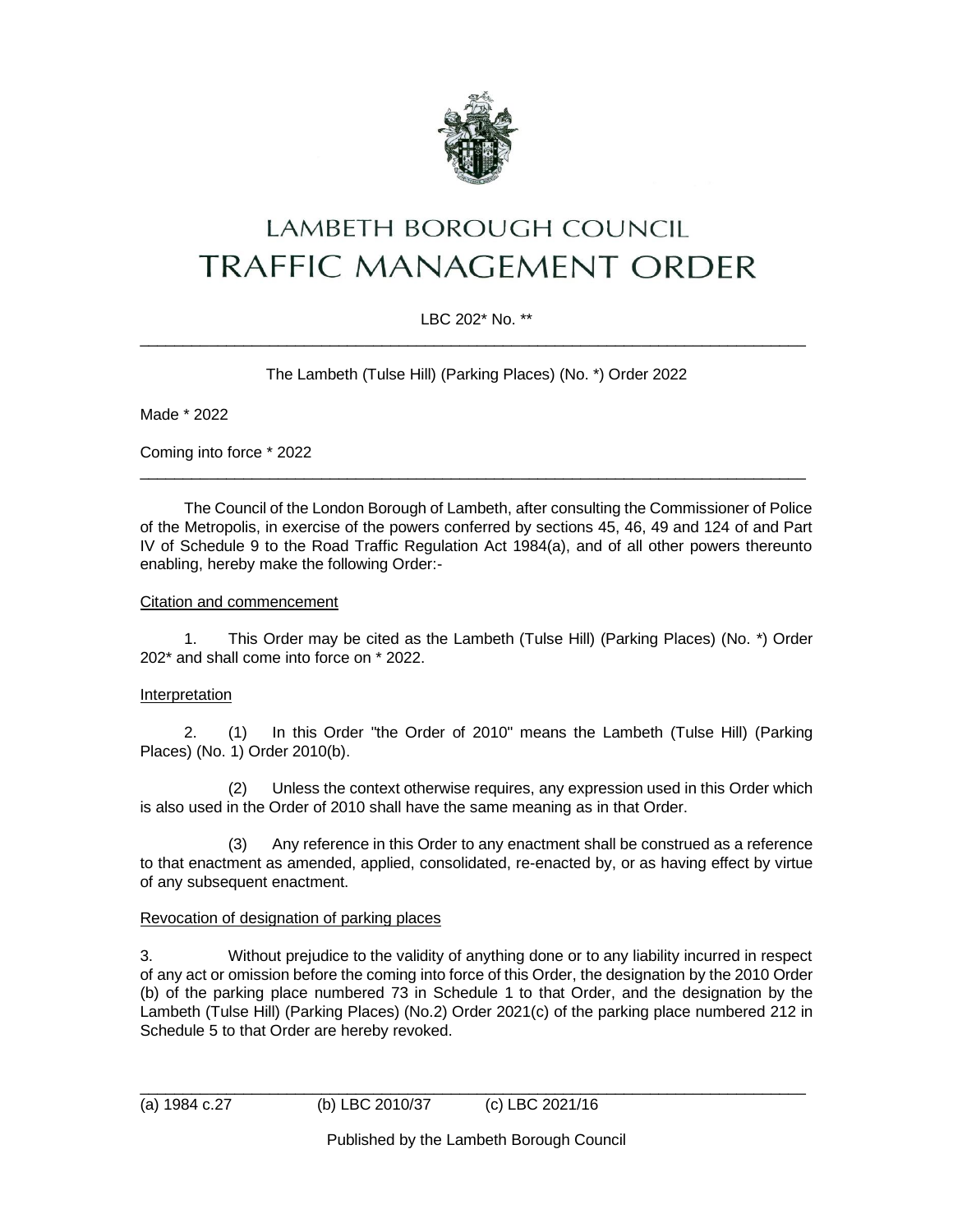## Designation of parking places and application of the Order of 2010 thereto

4. (1) Each area on a highway comprising the length of carriageway of a street specified in column 2 of the Schedule to this Order and bounded on one side of that length by the edge of the carriageway and on the other sides by a white line marking is designated as a parking place.

(2) The reference in this Article to a white line marking shall be construed as a reference to the white line marking (either broken or continuous) provided for in Schedule 7 to the Traffic Signs Regulations and General Directions 2016(a) or, if applicable, authorised by the Secretary of State by virtue of section 64 of the Road Traffic Regulation Act 1984.

(3) The provisions of the Order of 2010 (other than Articles 3, 16 and 41) shall apply to the areas designated as parking places by this Order as if in those provisions any reference to a parking place included a reference to an area designated as a parking place by this Order and as if any reference to Schedule 1 to the Order of 2010 included a reference to the Schedule to this Order.

Placing of traffic signs, etc.

- 5. The Council shall:-
	- (a) place and maintain traffic signs indicating the limits of each parking place referred to in the Schedule to this Order;
	- (b) place and maintain in or in the vicinity of each parking place referred to in the Schedule to this Order traffic signs indicating that such parking place may be used during the permitted hours for the leaving only of the vehicles specified in Article 4(2) of the Order of 2010; and
	- (c) carry out such other works as is reasonably required for the purposes of the satisfactory operation of each parking place referred to in the Schedule to this Order.

Dated this \* day of 2022

Ben Stevens Highway Network Manager

 $\_$  ,  $\_$  ,  $\_$  ,  $\_$  ,  $\_$  ,  $\_$  ,  $\_$  ,  $\_$  ,  $\_$  ,  $\_$  ,  $\_$  ,  $\_$  ,  $\_$  ,  $\_$  ,  $\_$  ,  $\_$  ,  $\_$  ,  $\_$  ,  $\_$  ,  $\_$  ,  $\_$  ,  $\_$  ,  $\_$  ,  $\_$  ,  $\_$  ,  $\_$  ,  $\_$  ,  $\_$  ,  $\_$  ,  $\_$  ,  $\_$  ,  $\_$  ,  $\_$  ,  $\_$  ,  $\_$  ,  $\_$  ,  $\_$  ,

(a) S.I. 2016/362